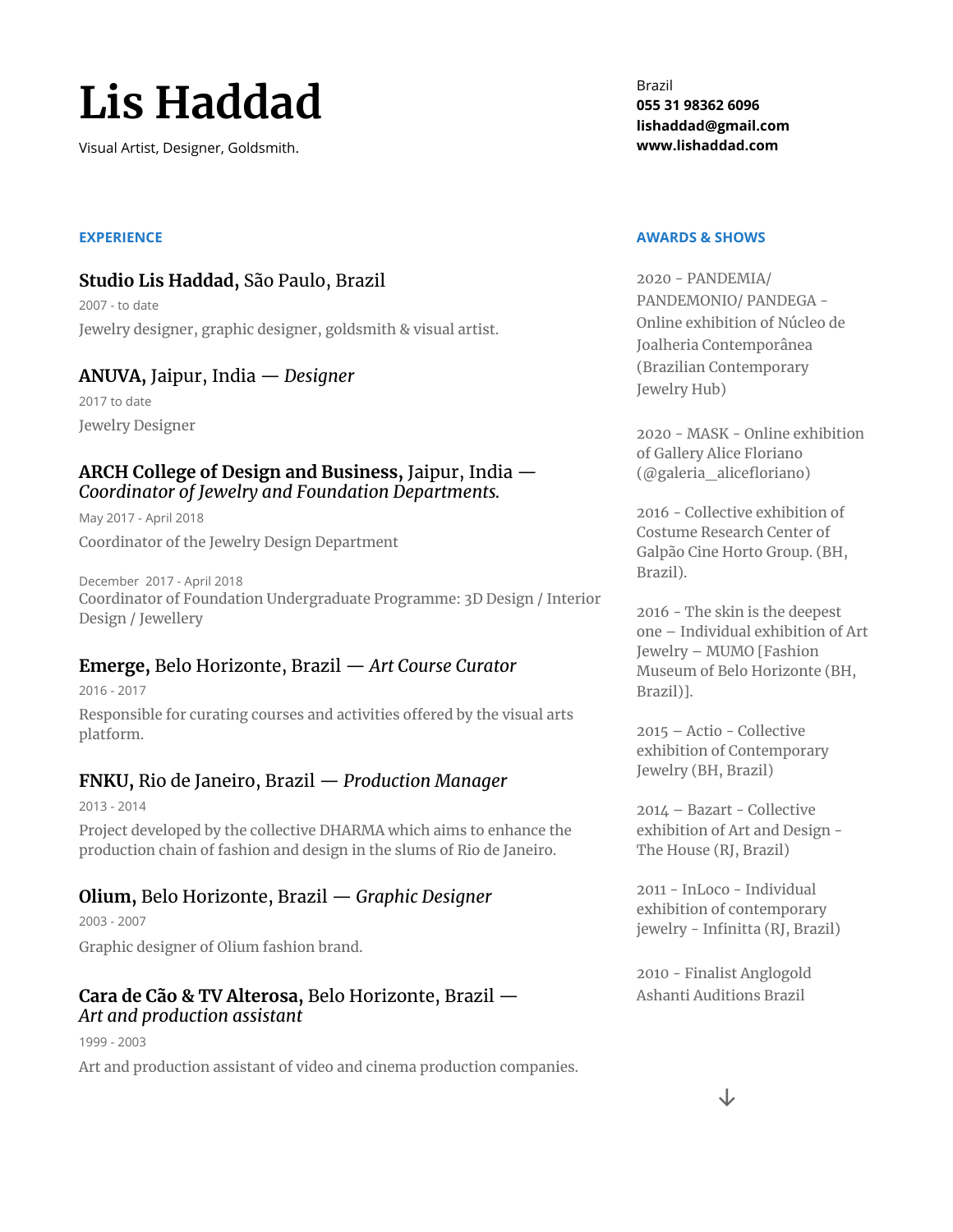#### **EDUCATION**

#### **University Center of Belo Horizonte,** Belo Horizonte, Brazil *Bachelor Degree in Social Communication*

January 2000 - December 2003

#### **University of Minas Gerais,** Belo Horizonte, Brazil *Postgraduated in Design of Gems and Jewelry*

2009

#### **Jewellery School of Minas Gerais,** Belo Horizonte, Brazil.

2009 - 2011 Goldsmith training

**PROJECTS**

#### **The Expanded Jewelry**

2015 to date

Creator and mediator of the creative process laboratory 'The expanded jewelry". Workshop with discussions and experiments about the jewelry in art, design and fashion fields.

#### **URDUME, Textile Art and Self Consciousness Magazine**

2019 to date Writer collaborator [\(https://www.urdume.com.br/\)](https://www.urdume.com.br/)

## **Asian Crafts Researcher**

2018 to date Part of the research was published by URDUME, textile art and self consciousness magazine

## **To Think and to Make - Reflections around Handcrafts**

2020

Invited speaker. Lecture about Asian crafts on the online course proposed by Urdume Magazine.

#### **Art Director**

2020

Art director of the documentary *The Untouched Architecture Of Oscar Niemeyer | CONCRETE DREAMS.* (Fine TV & RedBull) <https://youtu.be/xceuWCtrdGA>

Art director of the videoclip Maiandeua. Singer CRONIXTA. <https://youtu.be/2pidz14MZwQ> (Fine TV)

#### **LANGUAGES**

Portuguese (mother language), English (advanced), Spanish (intermediate).

↓